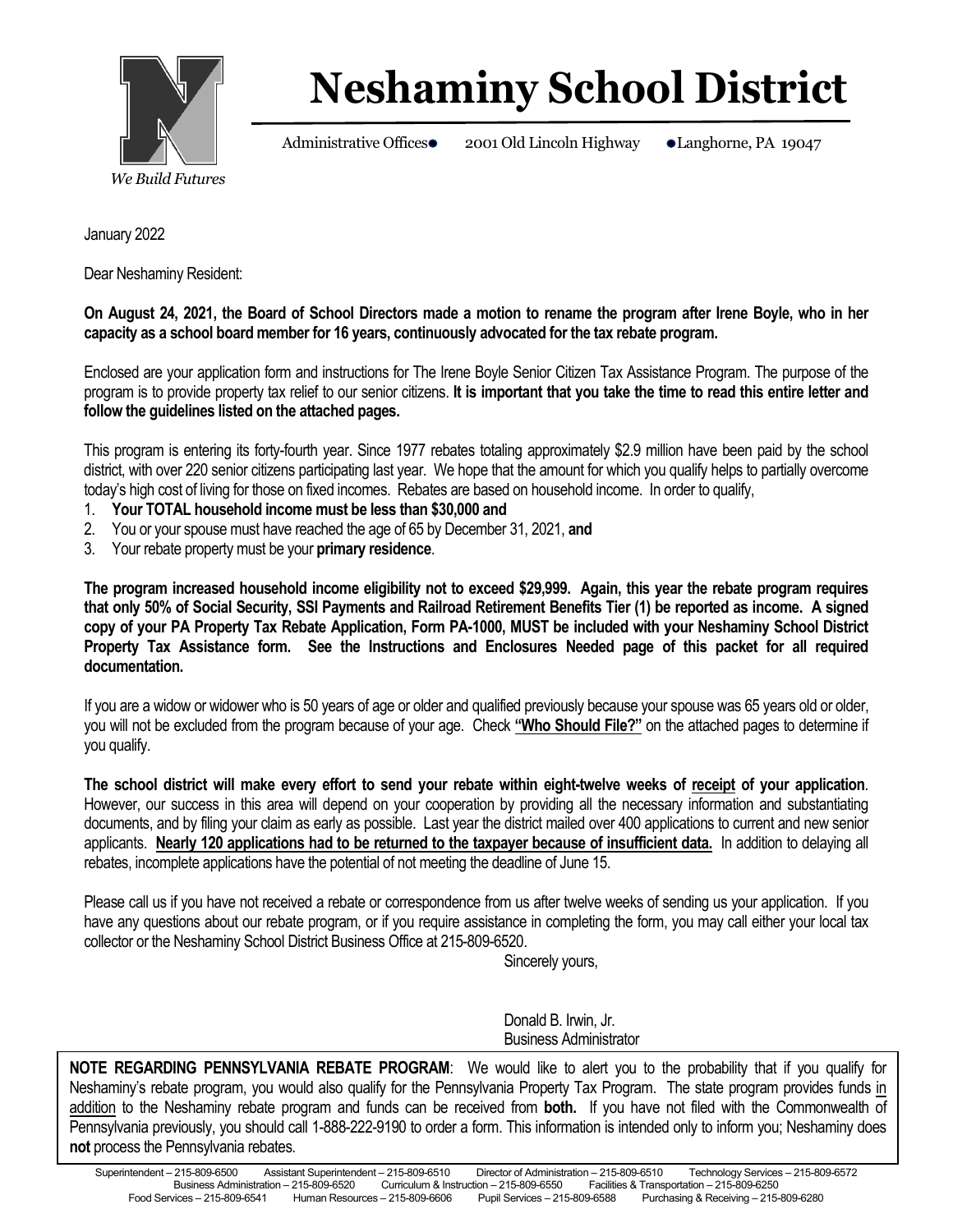

Senior Citizen Tax Assistance Program

#### 2001 Old Lincoln Highway Langhorne, PA 19047

| <b>Taxpayer Identification</b> |  |  |
|--------------------------------|--|--|
| Name:                          |  |  |
| Address:                       |  |  |
|                                |  |  |
| Date of Birth:                 |  |  |
| Phone Number:                  |  |  |

Spouse's Name:

Spouse's Date of Birth:

| <b>Household Income</b>                                                                          | <b>Total</b> |
|--------------------------------------------------------------------------------------------------|--------------|
| (1) Social Security (50% of all benefits)                                                        |              |
| (2) Railroad Retirement (50% of all Tier 1<br>benefits)                                          |              |
| (3) Pensions/ Annuity and IRA Distributions<br>And Tier 2 Benefits                               |              |
| (4) Interest/Dividend Income                                                                     |              |
| (5) Capital Gains                                                                                |              |
| (6) Rental Income                                                                                |              |
| (7) Net Business Income                                                                          |              |
| Other Income - Itemize the amounts<br>received from each of the sources below.                   |              |
| (8a) Wages and Salary                                                                            |              |
| (8b) Lottery and or Other Prize Winnings                                                         |              |
| (8c) Value of inheritances, alimony<br>and spousal support.                                      |              |
| (8d) Cash Public Assistance, unemployment<br>compensation and worker's compensation<br>benefits. |              |
| (8e) Gross Amount of Disability and/or<br>Death Benefits (in excess of \$5,000)                  |              |
| (8f) Gifts in excess of \$300 except gifts between<br>members of a household.                    |              |
| (8g) Miscellaneous income not listed above.                                                      |              |
| Total 2021 Annual<br><b>Household Income</b>                                                     |              |

*Complete, sign and return this application with proof of age (if not on file), income and paid taxes to address shown here no later than June 15, 2022*

# **2021 Property Tax Rebate**

Parcel Number:

Amount Paid NESHAMINY SCHOOL DISTRICT PROPERTY TAX ONLY

Your Social Security #

Spouse's Social Security #

| Have you included the following with this application?:                                                                                                     |                   |  |  |
|-------------------------------------------------------------------------------------------------------------------------------------------------------------|-------------------|--|--|
| <b>Check off Below</b>                                                                                                                                      | Internal use only |  |  |
|                                                                                                                                                             |                   |  |  |
|                                                                                                                                                             |                   |  |  |
|                                                                                                                                                             |                   |  |  |
|                                                                                                                                                             |                   |  |  |
|                                                                                                                                                             |                   |  |  |
|                                                                                                                                                             |                   |  |  |
|                                                                                                                                                             |                   |  |  |
| Tax Assistance Schedule (based on household income)                                                                                                         |                   |  |  |
| <b>Maximum Rebate-</b><br>Total of PA Property Tax Rebate<br>and Neshaminy School District<br>Rebate CANNOT Exceed School<br>District Real Estate Tax Paid. |                   |  |  |
|                                                                                                                                                             |                   |  |  |
|                                                                                                                                                             | \$650             |  |  |
|                                                                                                                                                             | \$600             |  |  |
|                                                                                                                                                             | \$550             |  |  |
|                                                                                                                                                             | \$500             |  |  |
|                                                                                                                                                             | \$400             |  |  |
|                                                                                                                                                             | \$300             |  |  |
|                                                                                                                                                             |                   |  |  |

I declare under penalty of law that the questions answered in the above are true and correct to the best of my knowledge. Fraudulent claims will be disallowed in full and a 25% penalty and interest will be charged.

| ٠ | ۰.<br>r |
|---|---------|
|   |         |
|   |         |
|   |         |

 $\mathbf X$ 

**CLAIMANT'S SINATURE DATE**

X

Signature of Preparer, if other than Claimant

**SPOUSE DATE**

**Applications will be returned if all documentation is not included .** 11/23/21 rtt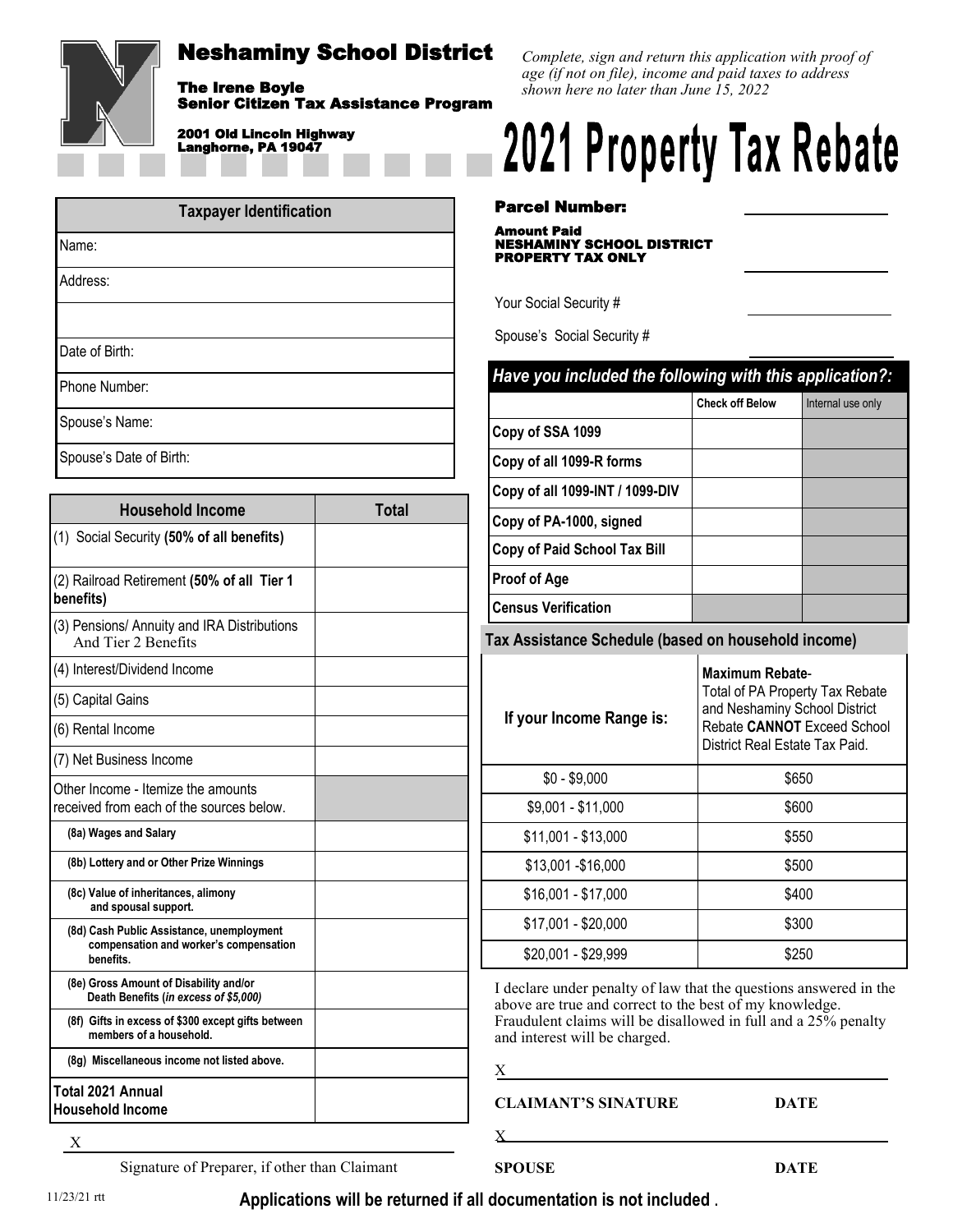#### *THE IRENE BOYLE PROPERTY TAX ASSISTANCE PROGRAM*

2021 REBATE PROGRAM FILING CHECK LIST

### CHECK THE FOLLOWING BEFORE SUBMITTING YOUR REBATE PROOF OF ALL INCOME REPORTED MUST BE ENCLOSED WITH THE REBATE FORM

#### **SIGN AND DATE THE REBATE FORM IN INK. FORM MUST BE COMPLETED IN INK OR TYPED – PENCIL IS NOT ACCEPTABLE**

Please see the *Instructions and Enclosures* page in this packet for all necessary photo copied documents that you must submit with the form, including but not limited to the following:

- **COPY OF SSA 1099 OR RRB 1099** (Social Security Benefits Statement or Railroad Retirement Benefits Statement)
- **COPY of all 1099-R** (Distribution Forms, Pensions, Annuities, Retirement or Profitsharing plans, IRAs, insurance contracts, etc.)
- **COPY of 1099-INT and 1099-DIV**
- **SIGNED COPY OF YOUR PA-1000 FOR 2021** (PENNSYLVANIA PROPERTY TAX REBATE FORM)
- **COPY OF YOUR 2021 NESHAMINY SCHOOL DISTRICT TAX BILL** MUST BE MARKED PAID BY YOUR TAX COLLECTOR
- **ATTACH PROOF OF AGE IF NOT PREVIOUSLY SUBMITTED** (Copy of Pennsylvania Photo Driver's License or Birth Certificate – Health Insurance Cards are not acceptable)

MAIL COMPLETED REBATE FORM AND ALL REQUIRED DOCUMENTATION TO

NESHAMINY SCHOOL DISTRICT

TAX ASSISTANCE PROGRAM 2001 OLD LINCOLN HIGHWAY LANGHORNE, PA 19047 **FILING DEADLINE JUNE 15, 2022**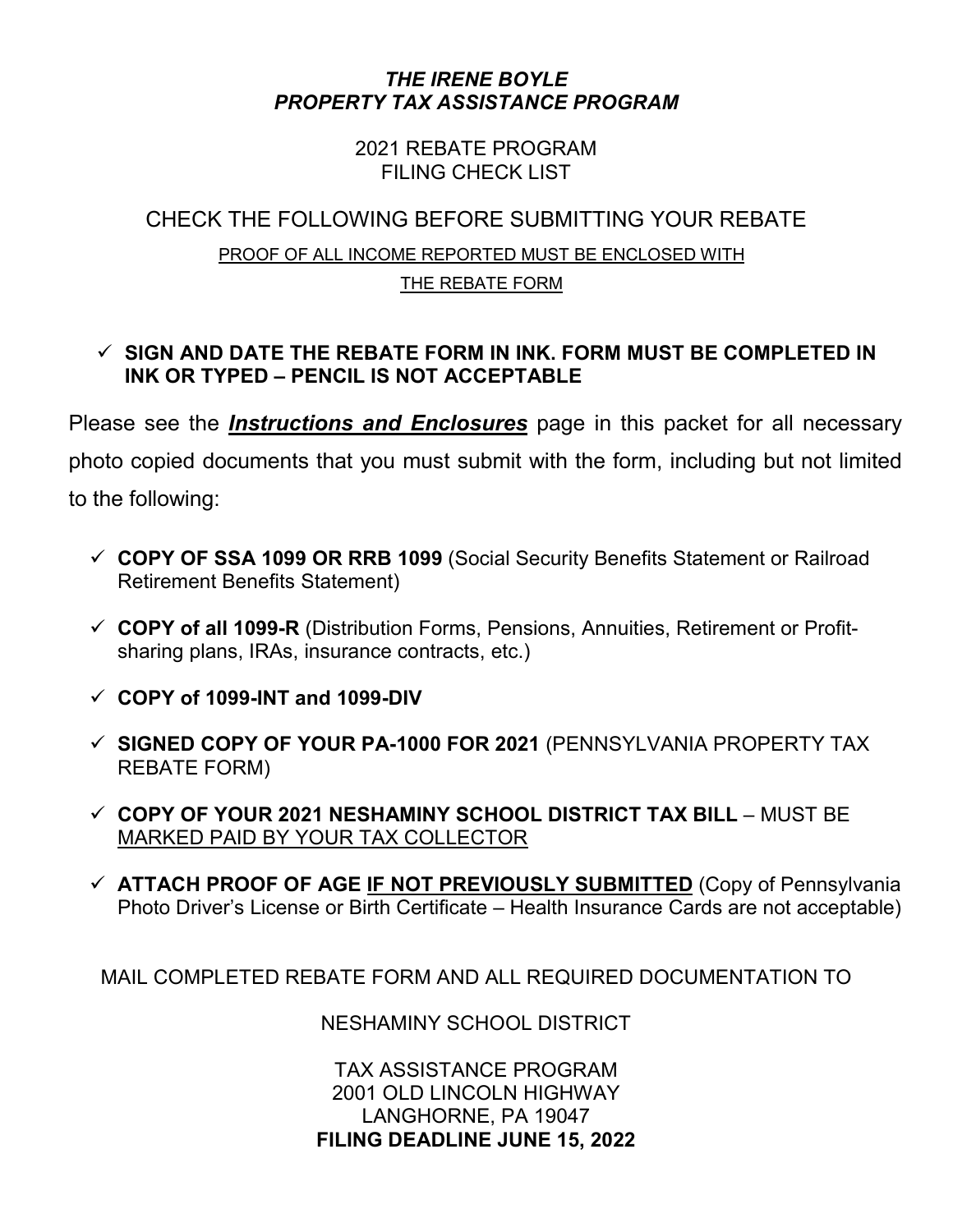#### *Who should file?*

- The claim application applies only to those senior citizens sixty-five (65) years of age or over. At least one of the owners requesting the assistance must have attained the age of sixty-five (65) on or before December 31, 2021. If death should occur to the owner who had previously submitted a qualifying Neshaminy School District Assistance Form, the surviving owner (widow or widower) would qualify for the program provided he or she has attained the age of fifty (50) on or before December 31, 2021. Should the surviving spouse remarry, eligibility would again be determined by at least one of the owners attaining the age of sixtyfive on or before the previous December 31.
- Only one claimant (person filing the claim sixty-five (65) years of age or over, or a qualifying widow/widower fifty (50) years of age or over) from a homestead each year is entitled to property tax assistance.
- Applications for assistance are applicable only to the owners of real estate on which the assistance is requested and applicant must reside at the property.
- A claim shall be disallowed if the claimant received title to the homestead primarily for the purpose of receiving property tax assistance.
- No refunds will be paid to an estate. Only the eligible senior taxpayer or surviving spouse will receive rebate.

#### *Income Eligibility*

Your total eligible annual **household income**, including the income that your spouse/and or any other household resident(s) earned and received while residing with you was \$29,999 or less in 2021. Household is considered anyone who resides in the home.

#### *What must be included in household income?*

You must report the **total household income** you earned and/or received during 2021 for each category, which includes your spouse's and or any other household resident(s) income earned and/or received while residing with you. Household/Household resident is anyone who resides in the home.

*Signatures – Sign and date the claim form in the space provided***.** The signature must match the name listed on the label or printed on the name line. If someone other than the claimant signs the claim form, a copy of the Power of Attorney entitling that person to sign must accompany the claim form.

#### *Mailing Instructions & Deadlines*

You must complete and submit one original claim form *no later than June 15, 2022.* Send the completed form and all necessary attachments to: **Neshaminy School District**

**Tax Assistance Program 2001 Old Lincoln Highway Langhorne, PA 19047**

| Complete this section if you owned and occupied your<br>Neshaminy property for only a portion of 2021 |    |  |
|-------------------------------------------------------------------------------------------------------|----|--|
| A. Number of eligible months                                                                          |    |  |
| B. Percentage of year eligible (divide<br>months by 12)                                               |    |  |
| C. Amount of Rebate from Schedule Above                                                               | \$ |  |
| D. Pro-rated Rebate Amount<br>(B times C)                                                             | \$ |  |

If an application has been returned to the taxpayer because of insufficient documentation, the required information must be received by the school district no later than July 31, 2022.

#### *Restrictions*

- In no event may the total tax assistance from both the school district and the Commonwealth of Pennsylvania exceed the total real estate taxes paid for any applicable year. In such cases, the tax assistance provided by the school district will be adjusted accordingly.
- When a school tax bill has been paid delinquent, the school district incurs a 5% collection fee. In claims submitted where this is the case, such collection fees incurred by the district will be deducted from any refund due the taxpayer.
- Any case in which a claim application is excessive and was filed with fraudulent intent, the claim shall be disallowed in full and a penalty of twenty-five percent (25%) of the amount claimed shall be imposed. The penalty and the amount of the disallowed claim, if the claim has been paid, shall bear interest at the rate of one-half percent per month from the date of the claim until repaid. The claimant and any person who assisted in the preparation of filing of a fraudulent claim shall be guilty of a misdemeanor, and, upon conviction thereof, shall be sentenced to pay a fine not exceeding one thousand dollars (\$1,000), or undergo imprisonment not exceeding one year, or both.